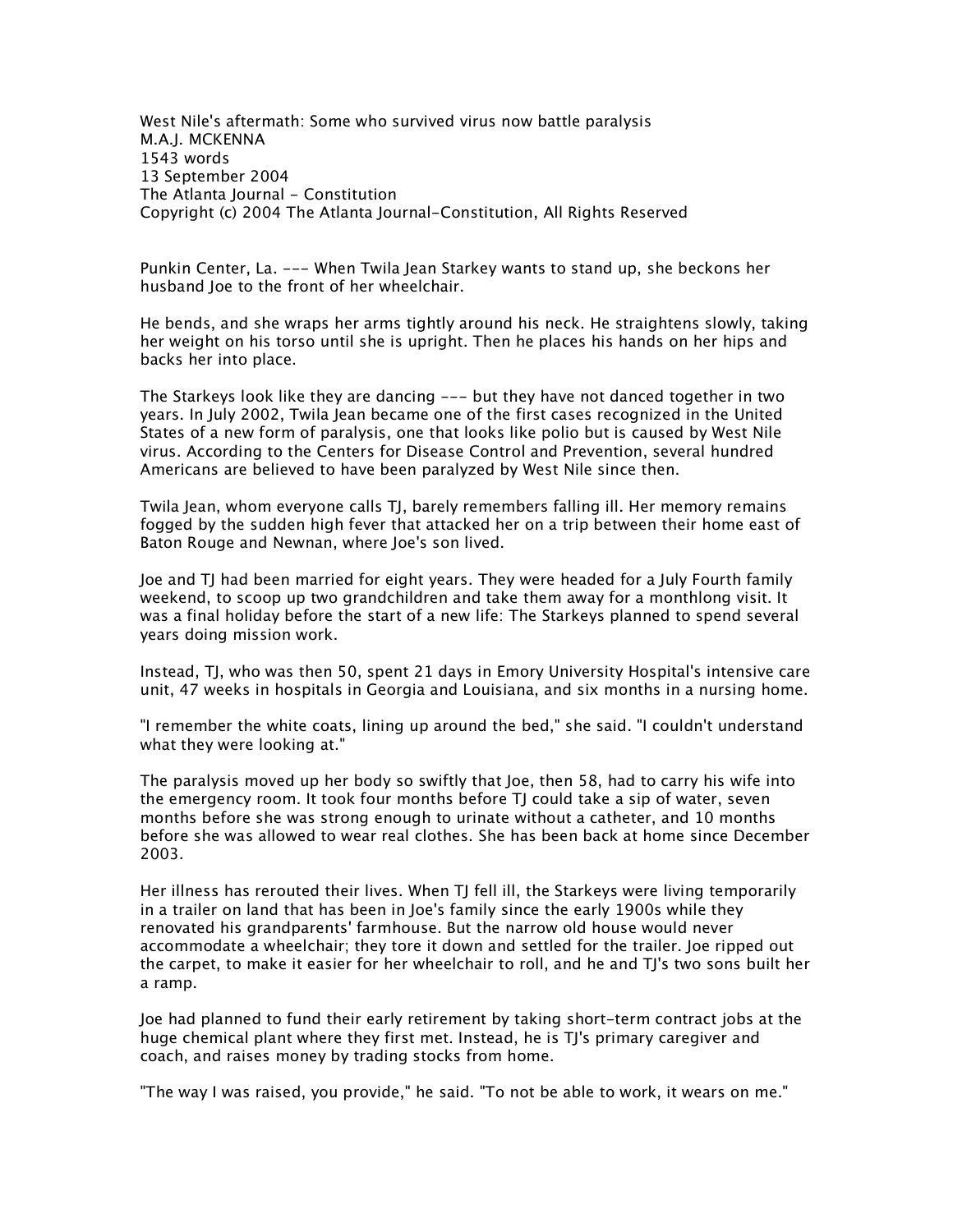*This summer is the sixth for West Nile virus in the United States. As of Friday, there have been 1,309 cases of West Nile and 35 deaths this year, most of them in the West. The mosquito-borne disease arrived in New York in the summer of 1999. It sickened 62 people that first year, killing seven of them. Then it picked up speed, moving north, south and then west: Between 2000 and 2003, there were 14,105 cases of the disease and 559 deaths.*

*Those are the known cases. They were recognized by a suspicious physician or had severe symptoms --- high fever, confusion, severe weakness, brain swelling --- that were impossible to miss. The CDC estimates that for every serious case of West Nile, as many as 150 milder cases are never diagnosed.*

*Agency researchers have gauged that, among the most serious cases, 10 percent suffer paralysis. If that estimate is correct, then about 46 Americans --- one-tenth of this year's 461 most-serious cases --- have been paralyzed by West Nile this summer.*

*No one can say yet what their prognosis is.*

*"Our preliminary information suggests that there will be varying amounts of improvement in the short term," said Dr. James Sejvar, a CDC neurologist studying West Nile paralysis. "For the long term, time will tell."*

*Slow, uneven progress*

*TJ's recovery has been a slow slog, from improvement to setback to improvement to plateau.*

*She was discharged from Emory's Wesley Woods rehab hospital in December 2002 and transferred to North Oaks Health System in Hammond, La. There she began working with Barrett Willis, an occupational therapist and Army veteran in his early 30s whose first child was born just before he and TJ met.*

*"When my daughter was 8 months old, she already had better control of her trunk and her head than TJ had," he said. "It gave me an inkling of how to work with her."*

*West Nile paralysis resembles polio; autopsies on some of the patients who have died have proved the diseases destroy the same nerve cells. But Willis is too young to have ever met a polio patient. He designed treatments based on what TJ seemed to need most.*

*Willis got down on floor mats with her, pushing her floppy limbs to stretch them, and perched her sideways on a swing to force her to hold herself upright. He sent her to swimming therapy. Standing in the deep end of a local pool, with weights on her feet and water up to her chin, she walked for the first time in more than a year.*

*This summer, TJ began horse therapy. Twice a week, Joe drives her an hour to MeadowView Stable in Baton Rouge, where she is the only adult patient among a dozen disabled children.*

*One recent morning, she stretched her legs carefully across Buck, a mellow 10-year-old quarter horse the color of toast. Two therapists held her in the saddle; Krista Owens, the stable owner and an occupational therapist, led them slowly around a corral.*

*The hope is that the rocking of the horse's gait will remind TJ's muscles of the motions of walking, encouraging new nerve branches to grow.*